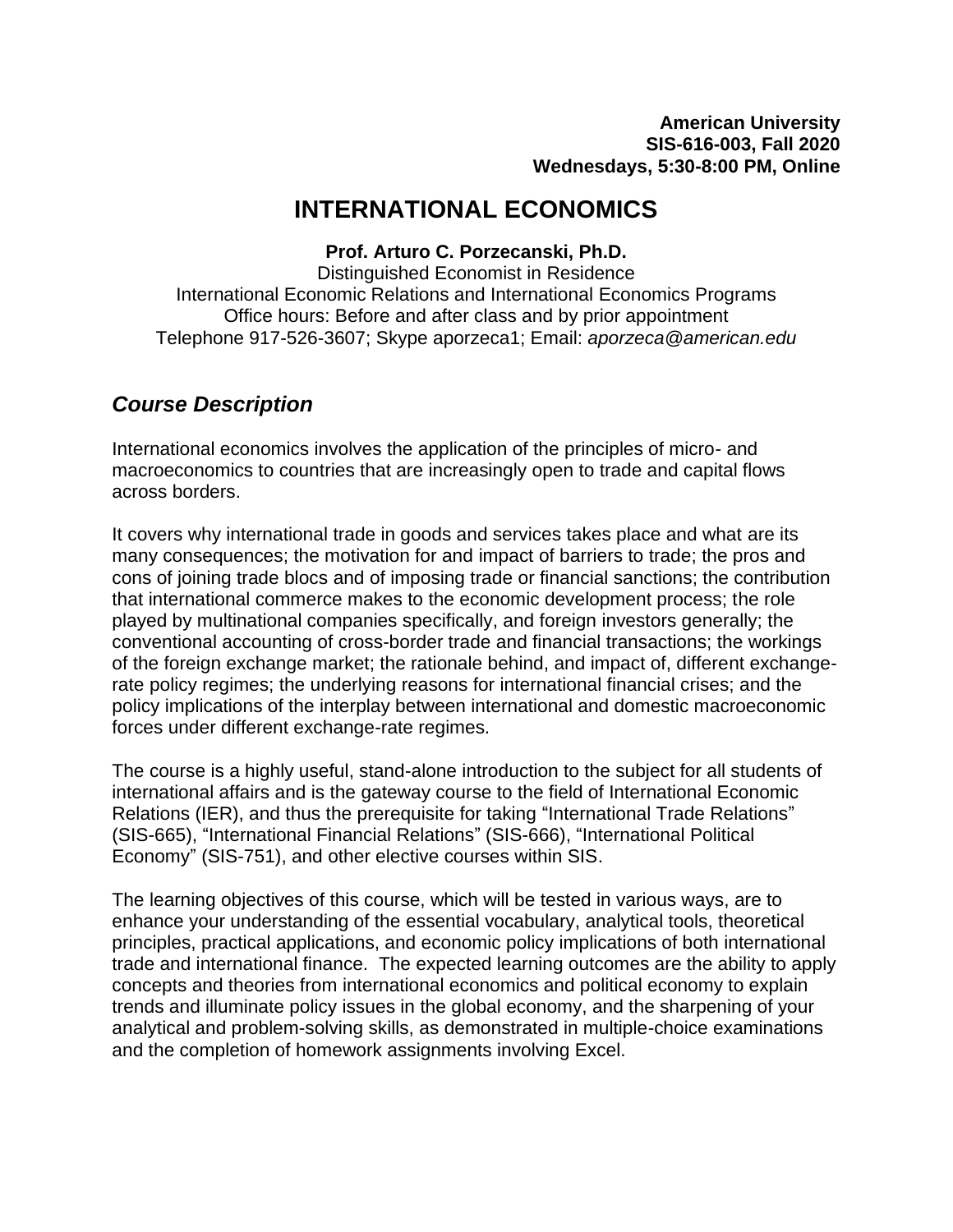## *Course Requirements and Grading*

The course assumes that you have taken fairly recently a year-long sequence of microand macroeconomics, or at the very least the refresher/remedial course ECON-603 or an equivalent, and that you know basic economic concepts and analytical tools – or are willing to relearn them on your own by studying from standard textbooks. The course emphasizes and tests for the intuitive understanding and application of economic concepts, rather than the mastering of any mathematical or statistical techniques.

This is a lecture course, but your participation in the form of comments and questions is welcome, even though class participation is not graded. **The required textbook**, which will be read pretty much cover-to-cover, is *International Economics* by Thomas A. Pugel (New York: McGraw-Hill/Irwin, 2019), 17<sup>th</sup> printed (loose-leaf) or online edition. Prior editions of the textbook may be used but at students' own risk – namely, use of an older edition is not a valid excuse for any performance disappointments. Those who prepare themselves ahead of attending the lectures, by studying the textbook chapters and supplementary readings, tend to do well in the quizzes and exams.

The final grade distribution will be curved to reflect the performance of the class. The top-scoring students will be eligible for an "A" or "A-" letter grade; those scoring somewhat above, at, or somewhat below the median – most students – will be assigned a grade in the "B+" to "B-" range; and those (usually few students) scoring substantially below the median will receive a lower final grade (e.g., "C+" or C").

The course requirements are, **first**, thirteen (13) weekly multiple-choice quizzes containing a total of one-hundred (100) questions, administered via Blackboard and taken on your own ahead of specified deadlines. The quizzes account for 20% of the total class score. The purpose of these quizzes is to complement your understanding of textbook chapters, lectures and supplementary materials, as well as to help you prepare for the exams. Students who do well in the quizzes tend to do well in the exams.

The **second** course requirement is made up of two (2) assignments which involve data downloading, manipulation and display using Excel. The assignments account for 20% of the total class score (10% each). The purpose of these assignments is to sharpen your analytical and empirical research skills. All the instructions for the assignments are posted on Blackboard, and the completed assignments are to be uploaded onto Blackboard. If you're not very handy with Excel and its formulas, start reading up on them, and practicing Excel on your own, even before the first week of classes.

And the **third** course requirement involves three (3) closed-book, non-cumulative, multiple-choice exams that together account for 60% of the final score (20% each). The purpose of these objective tests is to measure your understanding and application of the textbook materials and of the short supplementary readings. The highlights of these will be covered during the class lectures and in accompanying PowerPoint slides displayed in class and posted on Blackboard. Sheer memorization of the slides will not be sufficient to do well in the exams, because many questions will test your analytical and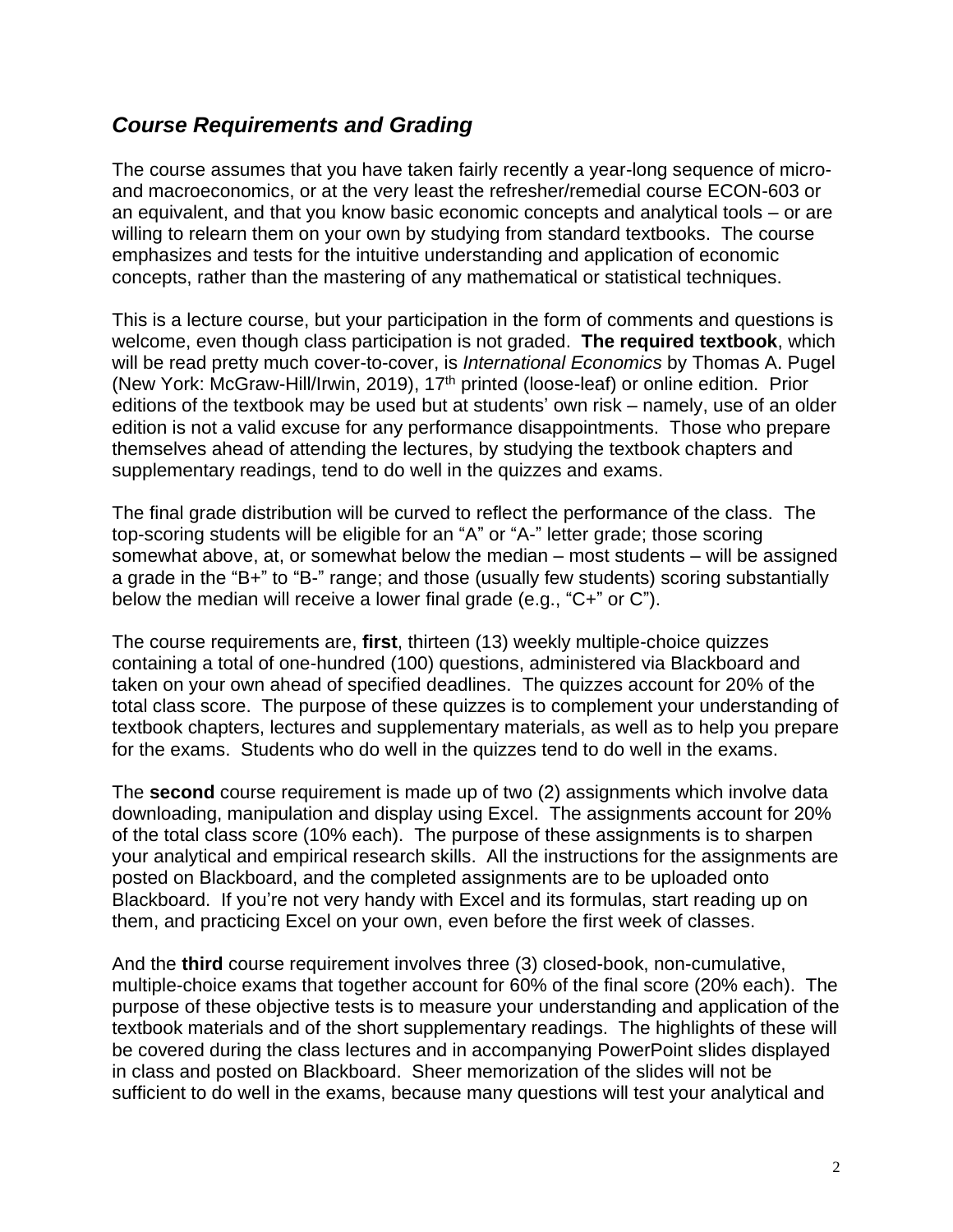problem-solving skills, and because not everything will be covered in class or the slides. Doing well on the weekly quizzes, as mentioned, helps a great deal.

## *Important Information for All Students*

Standards of Academic Conduct: All students are governed by American University's Academic Integrity Code. The Academic Integrity Code details specific violations of ethical conduct that relate to academic integrity. By registering, you have acknowledged your awareness of the Academic Integrity Code, and you are obliged to become familiar with your rights and responsibilities as defined by the code. All of your work (whether oral or written) in this class is governed by the provisions of the Academic Integrity Code. Academic violations include but are not limited to: plagiarism, inappropriate collaboration, dishonesty in examinations whether in class or take-home, dishonesty in papers, work done for one course and submitted to another, deliberate falsification of data, interference with other students' work, and copyright violations. The adjudication process and possible penalties are listed in American University's Academic Integrity Code booklet, which is also available on the American University website. Being a member of this academic community entitles each of us to a wide degree of freedom and the pursuit of scholarly interests; with that freedom, however, comes a responsibility to uphold the high ethical standards of scholarly conduct. See the AU website for additional details: [www.american.edu/academics/integrity](http://www.american.edu/academics/integrity)

In the Event of an Emergency: American University will implement a plan for meeting the needs of all members of the university community. Should the university be required to close for a period of time, we are committed to ensuring that all aspects of our educational programs will be delivered to our students. These may include altering and extending the duration of the traditional term schedule to complete essential instruction in the traditional format and/or use of distance instructional methods. Specific strategies will vary from class to class, depending on the format of the course and the timing of the emergency. Faculty will communicate class-specific information to students via AU email and Blackboard, while students must inform their faculty immediately of any absence. Students are responsible for checking their AU e-mail regularly and keeping themselves informed of emergencies. In the event of an emergency, students should refer to the AU Student Portal, the AU Web site, and the AU information line at (202) 885-1100 for general university-wide information, as well as contact their faculty and/or respective dean's office for course and school/college-specific information. See the Emergency Preparedness website for additional details [www.american.edu/emergency](http://www.american.edu/emergency)

AU provides numerous services to help students to be successful in their coursework: the Academic Support Center, the Counseling Center, Disability Support Services, the Writing Center and Writing Lab, and the Center for Diversity and Inclusion, most of which are located in the Mary Graydon Center (MGC). For Fall 2020, Academic Support and Access Center (ASAC) services will be offered virtually. See their website for additional details [www.american.edu/provost/academic-access](http://www.american.edu/provost/academic-access) All students may take advantage of the Academic Support and Access Center (ASAC)(MGC 243) for individual academic skills counseling, workshops, Tutoring, peer tutor referrals, and Supplemental Instruction. Additional academic support resources available at AU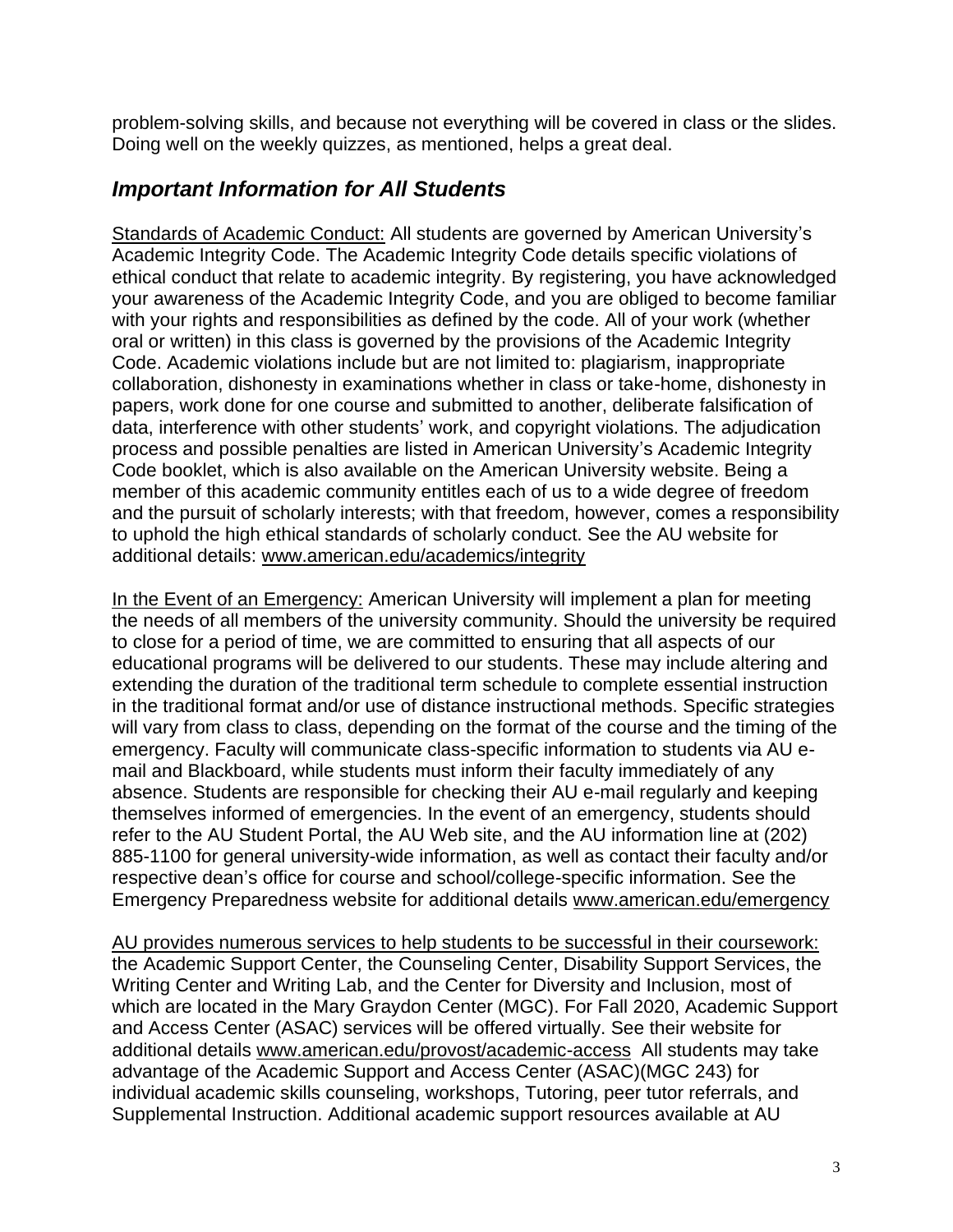include the Bender Library, the Department of Literature's Writing Center (located in the Library), the Math Lab in the Department of Mathematics & Statistics, and the Center for Language Exploration, Acquisition, & Research (CLEAR) in Asbury Hall. A more complete list of campus-wide resources is available in the ASAC.

Counseling Center: For Fall 2020, all Counseling Center services will be offered virtually. See their website for additional details [www.american.edu/ocl/counseling](http://www.american.edu/ocl/counseling)  Please also see the Center's COVID-19 Resources for Mental Health for assistance during these uniquely challenging times [www.american.edu/ocl/counseling/covid](http://www.american.edu/ocl/counseling/covid-resources.cfm)[resources.cfm](http://www.american.edu/ocl/counseling/covid-resources.cfm) The Counseling Center (x3500, MGC 214) offers intake and urgent care services, counseling and consultations regarding personal concerns, self-help information, and connections to off-campus mental health resources.

Writing Center: For Fall 2020, Writing Center services will be offered virtually. See their website for additional details: [www.american.edu/provost/academic-access/writing](http://www.american.edu/provost/academic-access/writing-center.cfm)[center.cfm](http://www.american.edu/provost/academic-access/writing-center.cfm) The Writing Center (x2291, Bender Library, 1st floor) provides writing consultants to assist students with writing projects. Students must set up a free appointment via WC Online: [www.american.mywconline.net](http://www.american.mywconline.net/)

Disability Accommodations: For Fall 2020, Disability Accommodation services will be offered virtually. See their website for additional details [www.american.edu/provost/academic-access/documentation-and-eligibility.cfm](http://www.american.edu/provost/academic-access/documentation-and-eligibility.cfm) If you wish to receive accommodations for a disability, please notify your instructor with a letter from the Academic Support and Access Center. As accommodations are not retroactive, timely notification at the beginning of the semester, if possible, is strongly recommended. To register with a disability or for questions about disability accommodations, contact the Academic Support and Access Center at 202-885-3360 or asac@american.edu, or drop by the ASAC in MGC 243.

Office of Advocacy Services for Interpersonal and Sexual Violence (OASIS): For Fall 2020, all Health Promotion and Advocacy Center services will be offered virtually. See their website for additional details and to book appointments [www.american.edu/ocl/promote-health/index.cfm](http://www.american.edu/ocl/promote-health/index.cfm) A program of the Health Promotion and Advocacy Center (x3276, Hughes Hall 105), OASIS (the Office of Advocacy Services for Interpersonal and Sexual Violence) provides free and confidential victim advocacy services for American University students who are impacted by all forms of sexual violence (e.g. sexual assault, rape, dating or domestic violence, sexual harassment, or stalking) – either directly or indirectly. To schedule an advocacy meeting with one of AU's confidential victim advocates, visit their You Can Book Me page auhpac.youcanbook.me

Center for Diversity and Inclusion: For Fall 2020, all Center for Diversity and Inclusion services will be offered virtually. See their website for additional details: [www.american.edu/ocl/cdi](http://www.american.edu/ocl/cdi) The Center for Diversity and Inclusion (x3651, MGC 201) is dedicated to enhancing LGBTQ, Multicultural, First Generation, and Women's experiences on campus and to "advance AU's commitment to respecting & valuing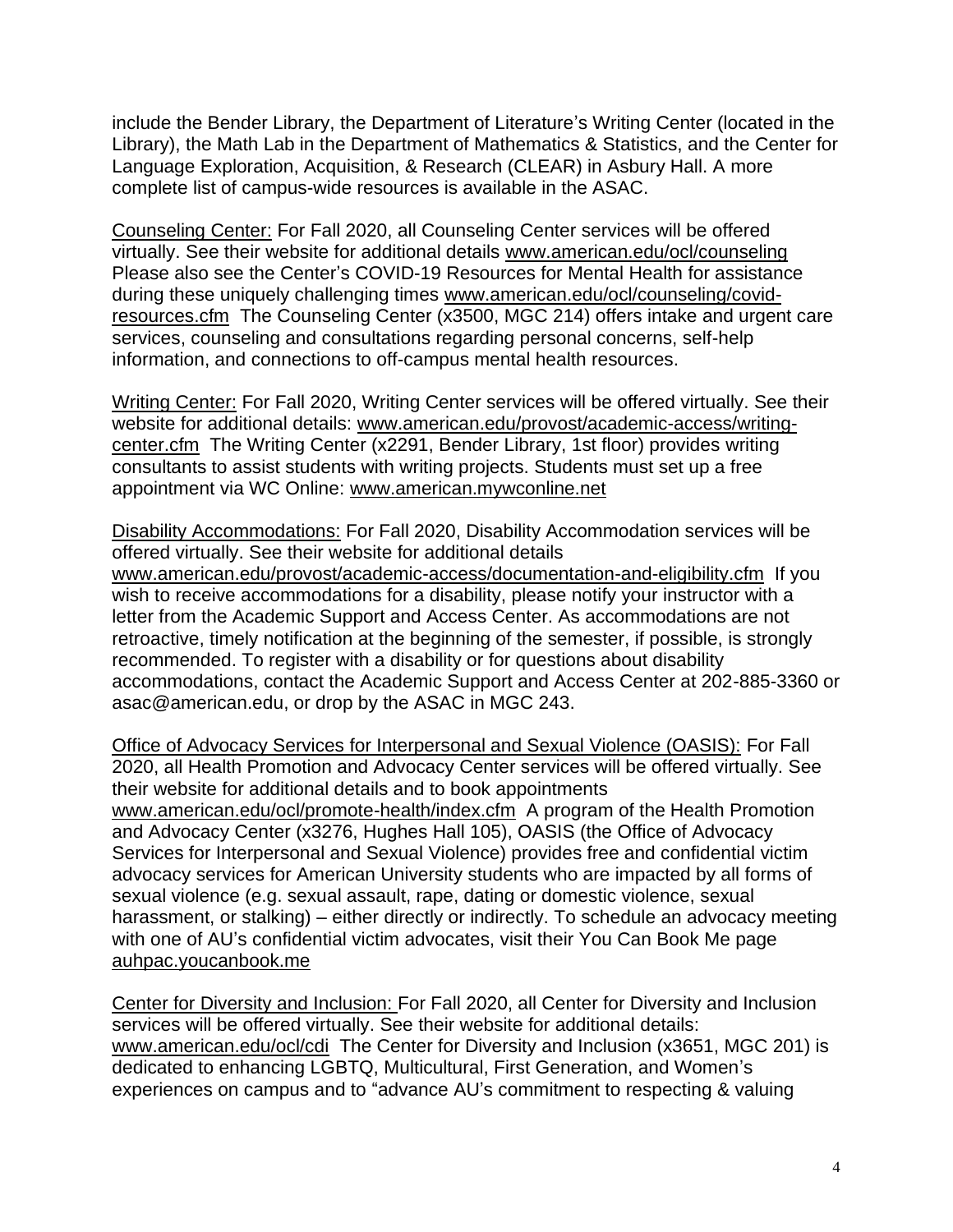diversity by serving as a resource and liaison to students, staff, and faculty on issues of equity through education, outreach, and advocacy."

## *Schedule*

*If you want to maximize your learning and your performance in quizzes and exams, make sure that you do all the readings and study before attending each class.*

#### **Week #1: August 26: Theories of International Trade**

*Required reading:* Pugel, Chapters 2 and 3 and any supplements on Blackboard.

#### **Week #2: September 2: Theories of International Trade, cont'd**

*Required reading:* Pugel, Chapters 4, 5 and 6 and any supplements on Blackboard.

#### **Week #3: September 9: Trade Policies**

*Required reading:* Pugel, Chapters 8 and 9 and any supplements on Blackboard.

#### **Week #4: September 16: Trade Policies, cont'd, and Assignment #1 due by 5:30 PM**

*Required reading:* Pugel, Chapters 10 and 11 and any supplements on Blackboard.

#### **Week #5: September 23: Test #1 covering Chapters 2-6 and 8-11, supplementary readings and lectures; class continues after test: Trade Policies, cont'd**

*Required reading:* Pugel, Chapter 12 and any supplements on Blackboard.

#### **Week #6: September 30: Trade Policies, cont'd**

*Required reading:* Pugel, Chapters 14 and 15 and any supplements on Blackboard.

#### **Week #7: October 7: The Balance of Payments**

*Required reading:* Pugel, Chapter 16 and any supplements on Blackboard.

### **Week #8: October 14: The Foreign Exchange Market**

*Required reading:* Pugel, Chapters 17 and 18 and any supplements on Blackboard.

#### **Week #9: October 21: Exchange-Rate Policies**

*Required reading:* Pugel, Chapter 19 and any supplements on Blackboard.